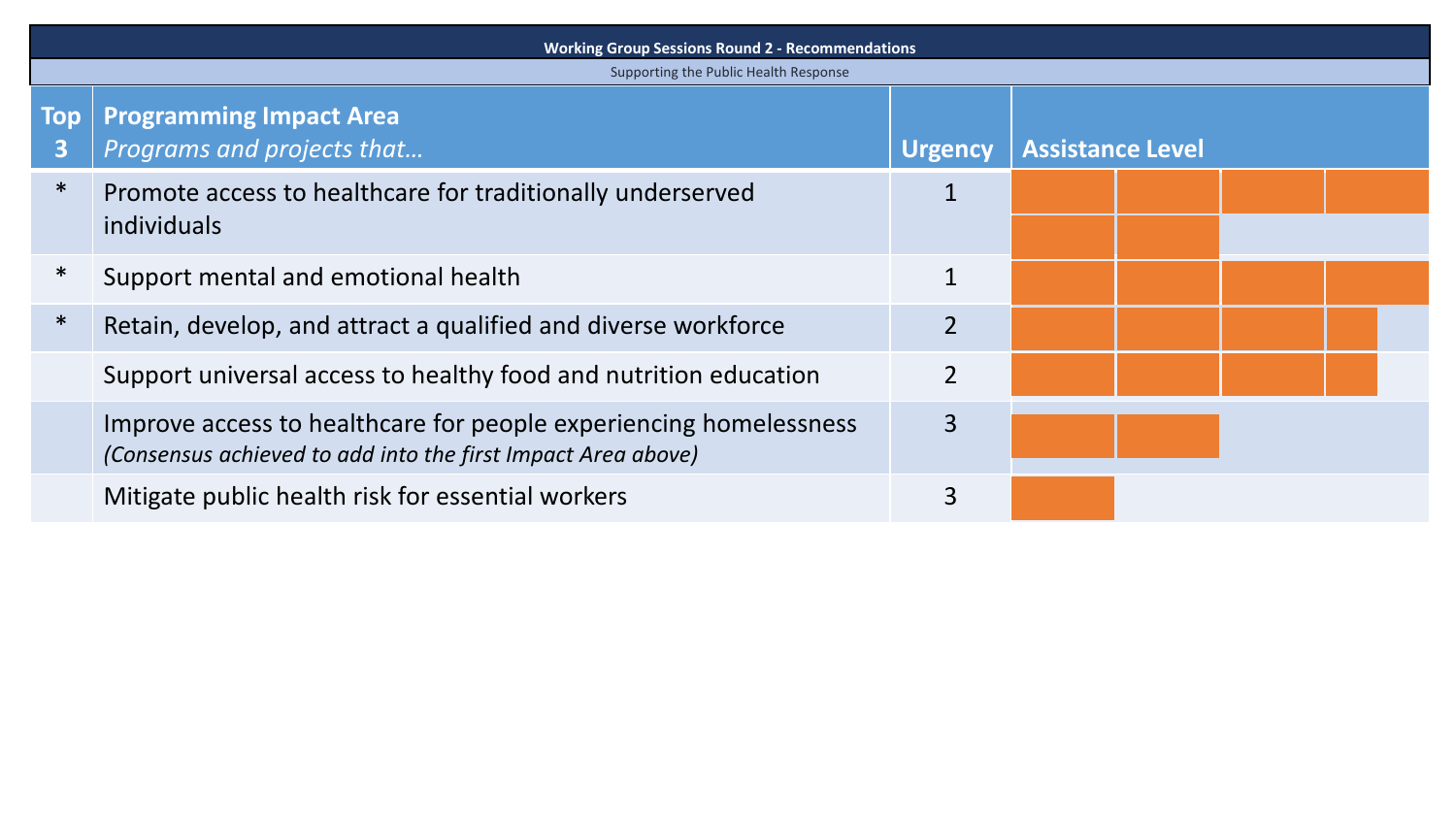| <b>Working Group Sessions Round 2 - Recommendations</b>                 |                                                                                                                          |                |                         |
|-------------------------------------------------------------------------|--------------------------------------------------------------------------------------------------------------------------|----------------|-------------------------|
| Assistance to Workers and Families - Education/Workforce/Human Services |                                                                                                                          |                |                         |
| <b>Top</b><br>$\overline{\mathbf{3}}$                                   | <b>Programming Impact Area</b><br>Programs and projects that                                                             | <b>Urgency</b> | <b>Assistance Level</b> |
| $\ast$                                                                  | Expand access to affordable, high-speed broadband throughout the<br>City of Albany                                       | 1              |                         |
|                                                                         | Increase awareness of, support navigation of and improve access to<br>available services and financial resources         |                |                         |
|                                                                         | Provide mental health support and address social-emotional impacts<br>of the pandemic                                    |                |                         |
| $\ast$                                                                  | Retain, develop and attract a qualified and diverse workforce and<br>emerging/expanding industries and job opportunities |                |                         |
| $\ast$                                                                  | Create efficiency for or sustainability of existing programs producing<br>impactful results                              |                |                         |
|                                                                         | Increase access to and affordability of quality, holistic childcare<br>options                                           |                |                         |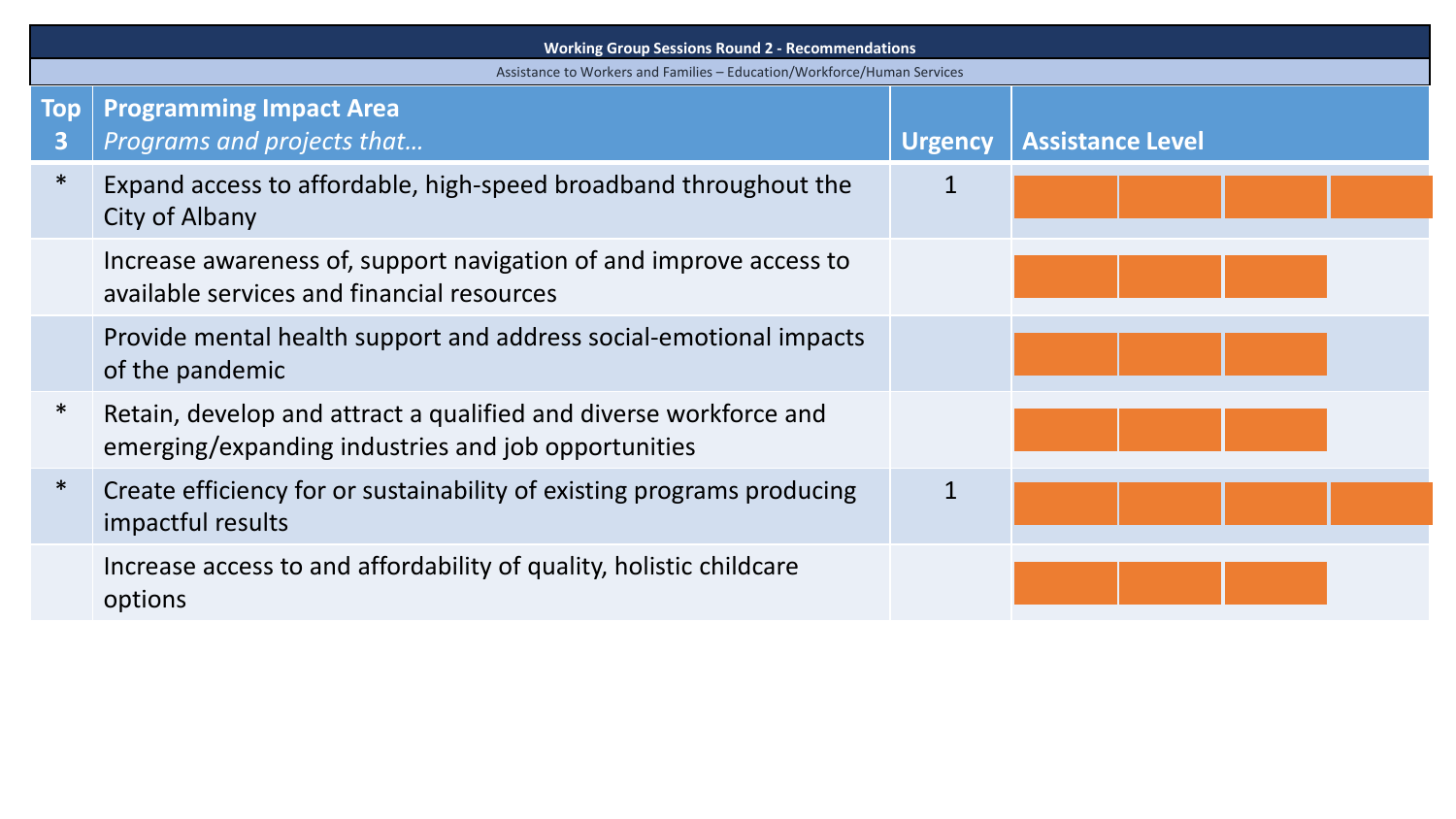| <b>Working Group Sessions Round 2 - Recommendations</b> |                                                                                                                                                                  |                |                         |  |
|---------------------------------------------------------|------------------------------------------------------------------------------------------------------------------------------------------------------------------|----------------|-------------------------|--|
|                                                         | Assistance to Workers and Families - Housing/Transportation/Community Revitalization                                                                             |                |                         |  |
| <b>Top</b><br>$\mathbf{3}$                              | <b>Programming Impact Area</b><br>Programs and projects that                                                                                                     | <b>Urgency</b> | <b>Assistance Level</b> |  |
|                                                         | Invest in implementation of neighborhood revitalization strategies                                                                                               | $\overline{2}$ |                         |  |
| $\ast$                                                  | Target public infrastructure improvements in distressed census<br>tracts and disinvested neighborhoods                                                           | $\mathbf 1$    |                         |  |
|                                                         | Encourage use of and spending at local businesses                                                                                                                | 1              |                         |  |
|                                                         | Retain, develop and attract a qualified and diverse workforce                                                                                                    | 3              |                         |  |
|                                                         | Increase awareness of, support navigation of and improve access to<br>available services and financial resources                                                 | $\overline{2}$ |                         |  |
|                                                         | Improve public safety                                                                                                                                            | $\mathbf 1$    |                         |  |
|                                                         | Support quality and affordable housing opportunities<br>(Highlighted text was recommended by Working Group)                                                      | $\mathbf{1}$   |                         |  |
| $\ast$                                                  | Support local real estate development investments that advance<br>community revitalization goals                                                                 | $\overline{2}$ |                         |  |
| $\ast$                                                  | Enhance alternative transportation use and increase accessibility<br>and equity in transportation options<br>(Highlighted text was recommended by Working Group) | 1              |                         |  |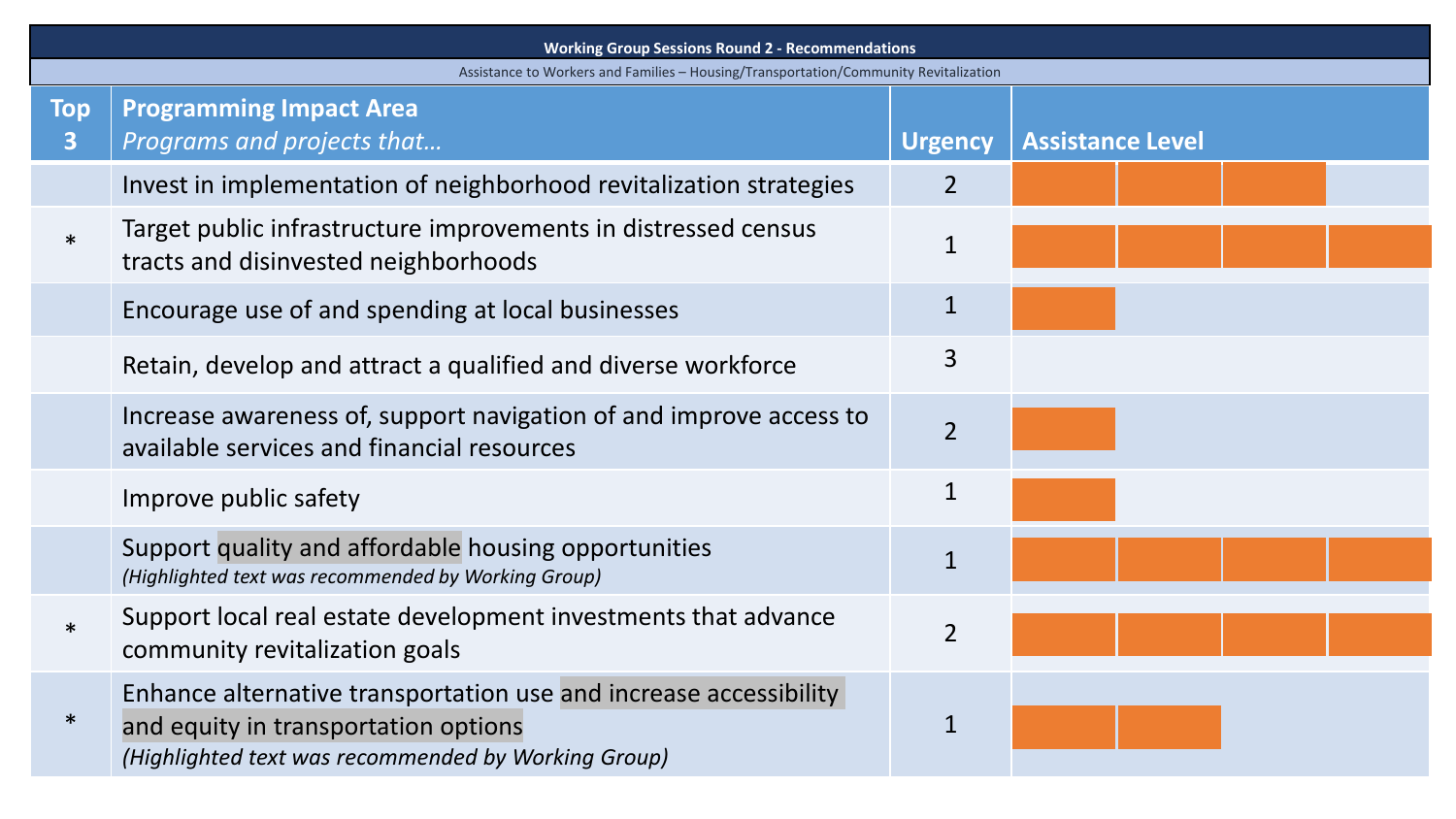| <b>Working Group Sessions Round 2 - Recommendations</b> |                                                                                                                                                                     |                |                                             |  |
|---------------------------------------------------------|---------------------------------------------------------------------------------------------------------------------------------------------------------------------|----------------|---------------------------------------------|--|
|                                                         | <b>Small Business Support</b>                                                                                                                                       |                |                                             |  |
| Top<br>$\mathbf{3}$                                     | <b>Programming Impact Area</b><br>Programs and projects that                                                                                                        | <b>Urgency</b> | <b>Assistance Level</b>                     |  |
|                                                         | Provide technical and access to information for small businesses and<br>entrepreneurs (Consensus achieved to combine this with the 2nd Impact Area below)           | $\mathbf{1}$   | $N/A$ – combined with next Impact Area      |  |
| $\ast$                                                  | Provide flexible financial assistance for a diverse array of small business needs                                                                                   | $\mathbf 1$    |                                             |  |
|                                                         | Support entrepreneurship opportunities and start-up businesses, particularly<br>for individuals unemployed due to the pandemic                                      | $\overline{2}$ |                                             |  |
|                                                         | Focus on financial support for businesses with ongoing reopening restrictions<br>challenges (Highlighted text was recommended by Working Group)                     | 3              |                                             |  |
|                                                         | Retain, develop and attract a qualified and diverse workforce                                                                                                       | $\mathbf{1}$   |                                             |  |
|                                                         | Stabilize inventory costs resulting from supply chain disruption/market gaps                                                                                        | $\overline{2}$ |                                             |  |
|                                                         | Encourage use of and spending at local businesses                                                                                                                   | $\overline{3}$ |                                             |  |
| $\ast$                                                  | Develop supportive and flexible legislation, regulations and code                                                                                                   | $\overline{2}$ |                                             |  |
| $\ast$                                                  | Improve the quality of place in Albany's commercial districts, including gateways<br>and all connecting streets (Highlighted text was recommended by Working Group) | $\mathbf{1}$   |                                             |  |
|                                                         | Expand access to commercial kitchen space for entrepreneurs or expanding<br>businesses (Consensus achieved to add this into the 2nd Impact Area above)              |                | $N/A$ – combined with second Impact<br>Area |  |